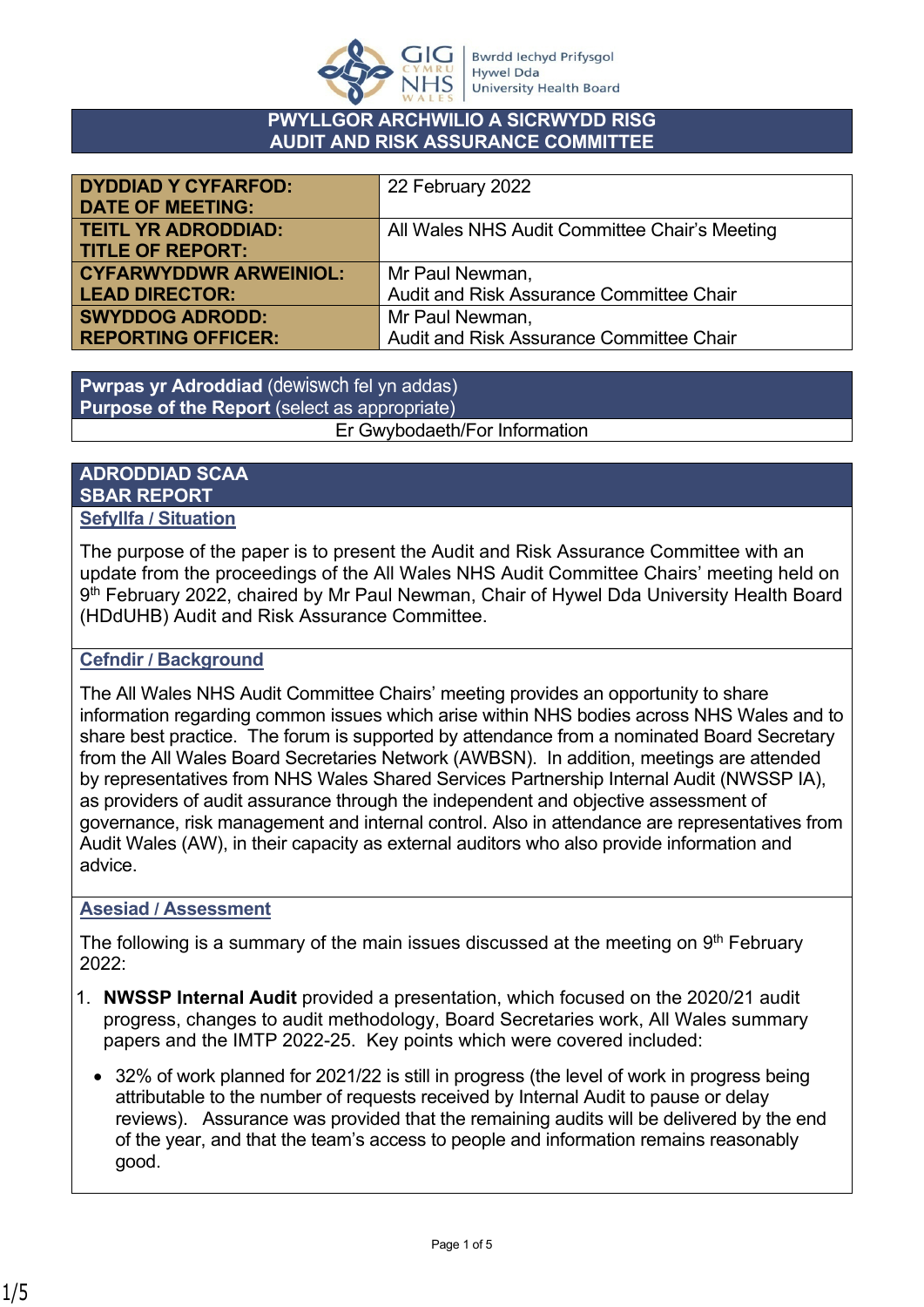- Changes to audit methodology for 2022/23 include a review of the approach to planning *ie*. some minor amendments to existing templates and increased focus upon core areas of governance (risk management, financial sustainability, clinical governance and quality, IT and digital services, decarbonisation, cyber-risk, performance management, the Nurse Staffing Act, service catch-ups, Chairs Action, outcomes and benefits realisation and wider business continuity).
- In regard to audit opinion, the approach taken by Internal Audit for 2022/23 will be broadly consistent with that taken for the previous year and is explained in the Annual Report, with most Audit committees having understood the proposed approach and any changes being subject to sign-off by committees. The Head of Internal Audit document itself will be shortened, with the appendices removed, and consideration will be given to how best the work undertaken by Internal Audit can contribute to the wider assurance agenda, including developing an understanding of the impact of implementing recommendations and benefits realisation.
- Internal Audit will continue to meet with Board Secretaries (BS) on a monthly basis. A BS Sub-Group has been re-established which will support a range of workstreams, including the implementation of changes to the Planning/Opinion approach, development of KPIs and the replacement of the *TeamMate Audit Solutions* electronic papers system.
- $\bullet$  3 All Wales papers have been issued since the previous meeting on 6<sup>th</sup> October 2021 (Control of Contractors, Fire Safety and Water Safety). Further papers were due in Summer 2022 (Waste Management, Major Capital Programmes and a summary of the All-Wales papers issued, as requested by the Directors of Finance).
- A draft IMTP has been produced which focuses upon people and training, quality impact measures, key risks post-COVID and decarbonisation, marketing and service promotion and quality enhancement. Further work is being undertaken to develop the linkage between audit recommendations and KPIs and closer working with counter-fraud and Post-Payment Verification (as requested by Directors of Finance). An audit of the Nurse Agency verification process is also planned.
- There are no 'No Assurance' ratings for audits conducted across Wales in the current year.
- While a reduced number of audits have been undertaken in the current year, reflecting the impact of the pandemic upon organisations' capacity, discussions are being held with Board Secretaries regarding an increase in the audit programme for the coming year.

# **2. Assurance and Learning for Organisations from All Wales (AW) Audit Reports**

Discussions at the previous AWACC meeting on 6<sup>th</sup> October 2021 had highlighted challenges in sharing learning from audit across organisations and had reflected agreement that it would be useful for Audit Chairs to share learning points from audit across their respective organisations. The production of concise Summary papers by the Internal Audit Team is intended to provide an overview of findings relating to individual subject areas. These papers would continue to be produced, and consideration was being given to summarising key messages from all audit outputs at year-end within a single report, to include both positive and negative findings. A request was made to Audit Wales to focus upon translating good practice into recommendations wherever possible.

Audit Wales has established a Research and Development (R&D) function in order to add value through the identification of best practice at a UK-wide level and were invited to share thoughts regarding what should be included in the R&D work programme which is currently being developed and which will be informed by a stakeholder consultation exercise. The wider scope of learning which will be identified by the R&D function was welcomed, given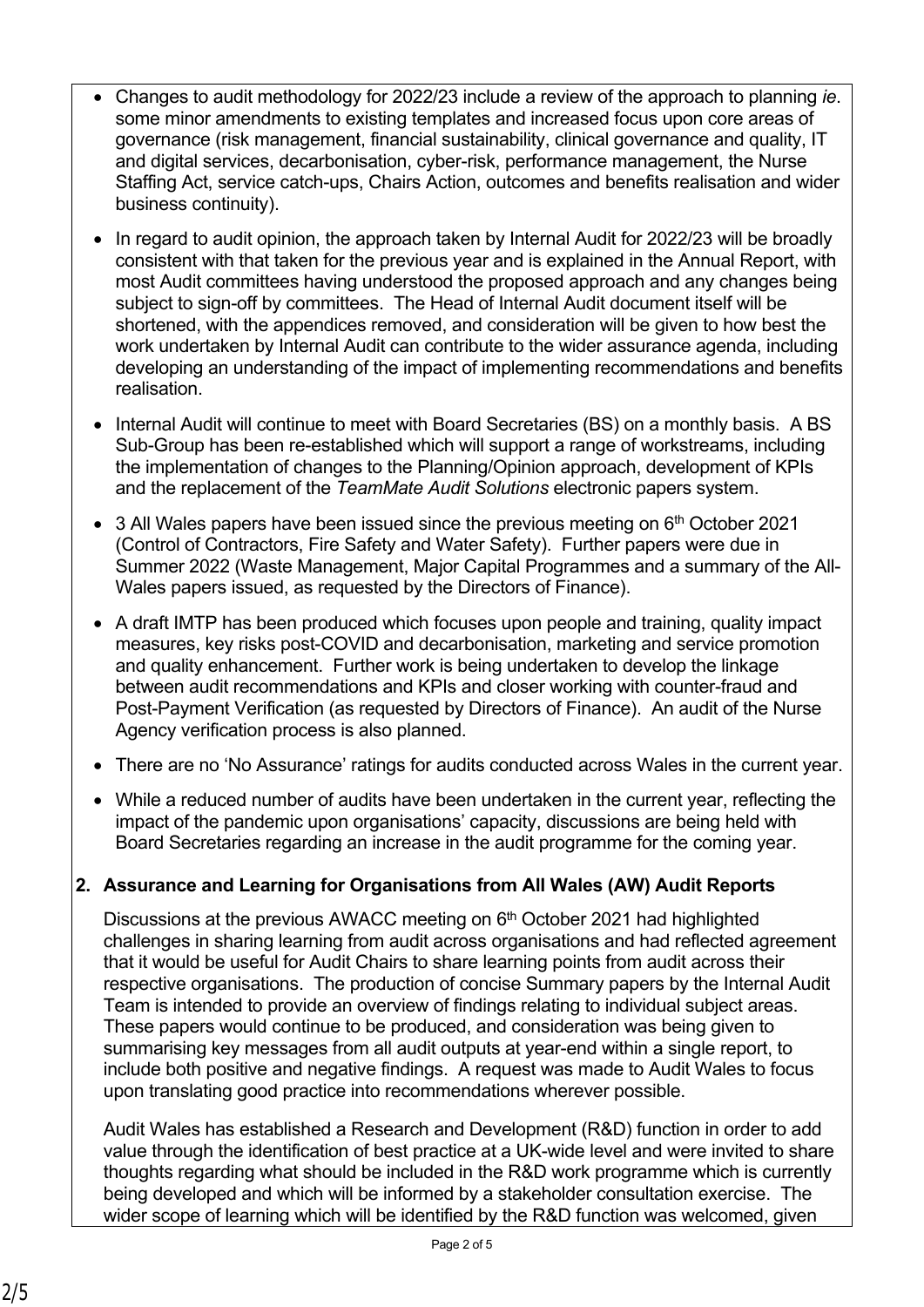the potential of some issues - such as cyber threats - to impact upon all organisations, and the significant benefits to be derived from sharing relevant learning from across and beyond Wales and from outside the health and care sector.

The Group highlighted the need for consideration to be given to the way in which findings from audit reports prepared for hosted organisations are followed up and utilised, given that – by their nature – the outcomes of these audits often have the potential to affect all organisations, and suggested that in its work programme AWACC considers:

- How committees and Board Secretaries ensure that learning from identified best practice is adopted and consistency in approach is embedded within each organisation.
- How learning from the outcomes of audits of those areas where Limited Assurance is commonly provided can be shared and utilised to target resources most effectively to address potential risk.
- 3. **Audit Wales provided an update on the external audit programme**. Key points included:
	- The following short sector-specific reports have been published looking at key trends, opportunities and challenges:
		- '*Taking Care of the Carers?*': this report should be in the process of review by Health Board committees, and that key learning from findings would be shared at a future AWACC meeting.
		- *Care Homes Commissioning for Older People*: this report was likewise currently being reviewed by committees and learning points would be presented at a future AWACC meeting.
		- *Joint working Between Emergency Services*: the findings from this report reflect an All Wales position.
	- During the final quarter of the current financial year, Audit Wales will be reviewing its audit work programme for 2022-23 and undertaking consultation with stakeholders to help identify priorities and specific areas of focus. This will include workforce planning and a review of how Audit Wales delivers the Structured Assessment – for example, through the use of deep dive reviews. Audit Wales is happy to take suggestions regarding the subjects of future deep dives.
	- Future Audit Wales work will be based upon a holistic view of inter-related areas for example, a planned review of Unscheduled Care will look at health and social care systems in the round across Wales and a forward-planned review of digital use and capacity will cover a range of different business sectors.
	- The Group discussed performance management and informed decision-making arrangements. While performance reporting is mainly based upon organisations' performance frameworks, it will be helpful to review performance management and identify opportunities to utilise outcomes within a wider business context.
	- $\bullet$  The deadline for the submission of annual accounts to Welsh Government is 15<sup>th</sup> June 2022 and the Group was advised that, while Audit Wales is some weeks behind in its work for 2021/22, it is hoped that the final accounts will meet the deadline and so be ready for the ARAC meetings in May/June 2022. ARAC meetings may need to be re-scheduled for later dates in June where necessary to accommodate this deadline.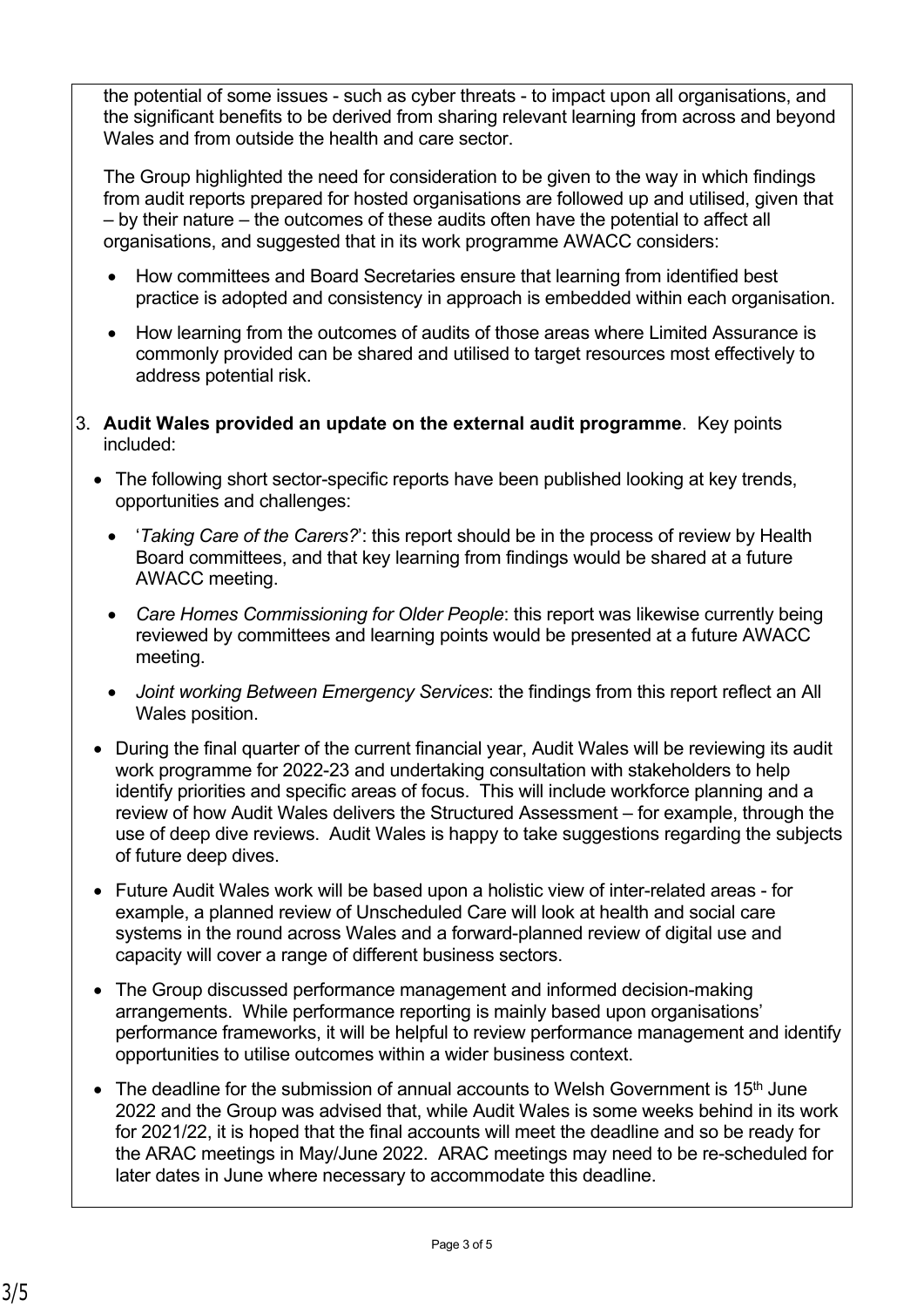4. **Update from AWBSN:** An update was provided from the AWBSN meetings held on 24<sup>th</sup> September 2021, 22<sup>nd</sup> October 2021 and 19<sup>th</sup> November 2021, summarising the key decisions made and issues discussed by the Network. The draft minutes of the AWBSN meeting held on 28<sup>th</sup> January 2022 were also circulated.

Opportunities to reduce end-of-year reporting are being explored by a BSN working group which is working with Welsh Government and which is seeking to develop some consistency in the content of reports across organisations.

5. **AWACC Work Programme:** It was proposed that it might be helpful for AWACC to focus upon individual issues arising in Audit Committee and Board meetings and to identify and share best practice relating to these, recognising that while each member would hold subjective views regarding what constitutes good practice, this will add value to the Committee's discussions. Audit Trackers and Board Assurance Frameworks were suggested for the May 2022 meeting.

Inconsistency in the implementation of Welsh Language standards across Health Boards was highlighted and it was suggested that it might be helpful for the Group to develop an overview of how this is approached within each organisation, recognising that while it is not easily measurable, it represents a potential subject for future audit.

- 6. **Chair and Support Arrangements:** A new Chair and Board Secretary support would be required from the September 2022 meeting due to the current Chair and Board Secretary undertaking these roles for 1 and 2 years respectively.
- 7. **The next meeting** will take place on 19<sup>th</sup> May 2022.

## **Argymhelliad / Recommendation**

The Audit and Risk Assurance Committee is requested to receive this report for information.

| <b>Amcanion: (rhaid cwblhau)</b><br>Objectives: (must be completed)                              |                                                                                                                                                                                                                                                                                                                                                                                                      |
|--------------------------------------------------------------------------------------------------|------------------------------------------------------------------------------------------------------------------------------------------------------------------------------------------------------------------------------------------------------------------------------------------------------------------------------------------------------------------------------------------------------|
| <b>Committee ToR Reference</b><br>Cyfeirnod Cylch Gorchwyl y Pwyllgor                            | 3.1 The Committee shall review the adequacy of the<br>UHB's strategic governance and assurance<br>arrangements and processes for the maintenance of<br>an effective system of good governance, risk<br>management and internal control, across the whole of<br>the organisation's activities (both clinical and non-<br>clinical) that supports the achievement of the<br>organisation's objectives. |
| Cyfeirnod Cofrestr Risg Datix a Sgôr<br>Cyfredol:<br>Datix Risk Register Reference and<br>Score: | Not Applicable                                                                                                                                                                                                                                                                                                                                                                                       |
| Safon(au) Gofal ac lechyd:<br>Health and Care Standard(s):                                       | Governance, Leadership and Accountability                                                                                                                                                                                                                                                                                                                                                            |